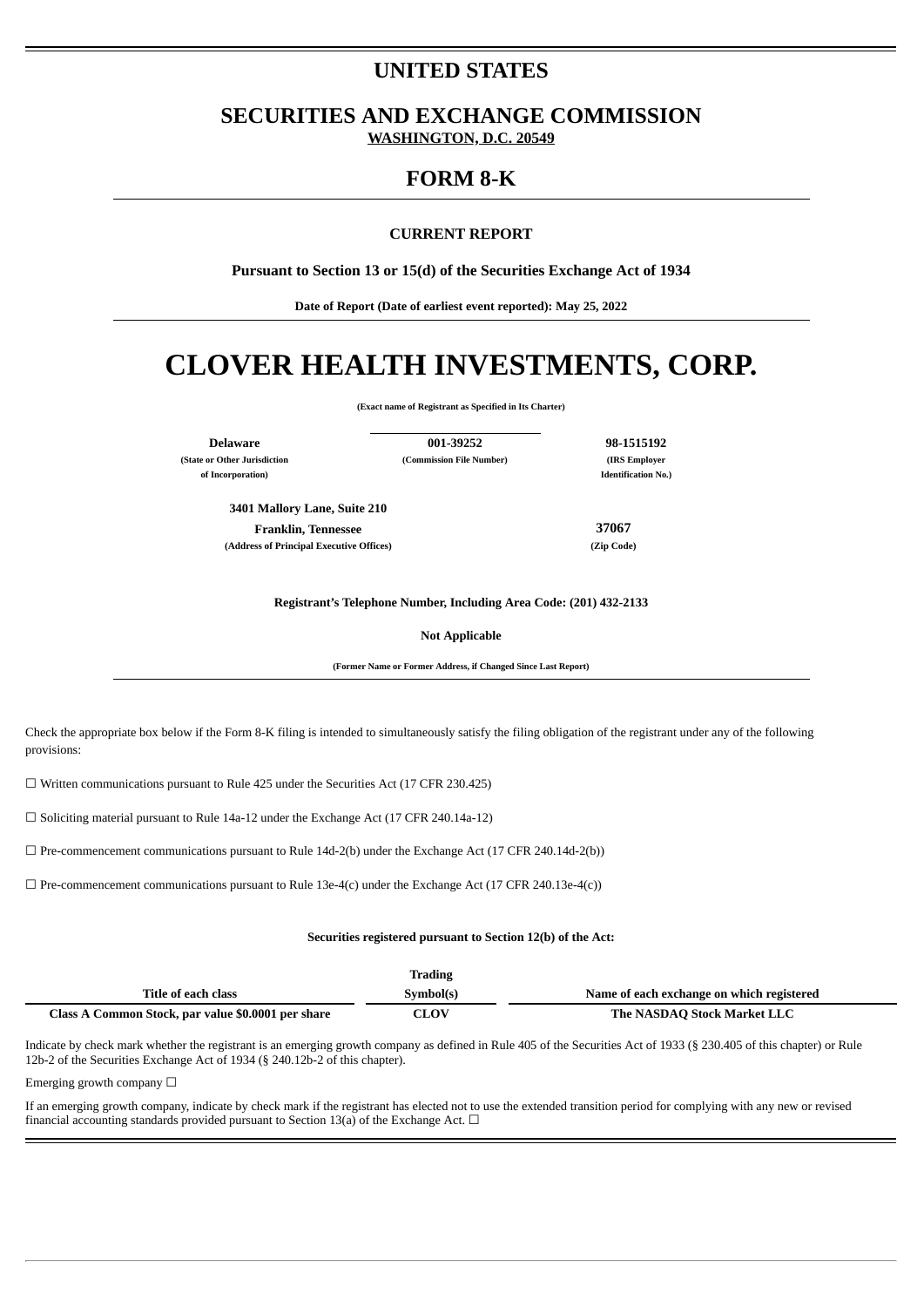## **Item 5.02 Departure of Directors or Certain Officers; Election of Directors; Appointment of Certain Officers; Compensatory Arrangements of Certain Officers.**

On May 25, 2022, Clover Health Investments, Corp. (the "Company") announced that Scott J. Leffler will become Chief Financial Officer of the Company, to serve as the Company's principal financial officer and principal accounting officer, effective upon the commencement of his employment with the Company in August 2022. Mr. Leffler will succeed Mark C. Herbers, the Company's current Interim Chief Financial Officer, who will continue in his role as Interim Chief Financial Officer until Mr. Leffler joins the Company and thereafter will assist in the transition. The Company's press release announcing Mr. Leffler's appointment is attached to this report as Exhibit 99.1 and is incorporated by reference into this Item 5.02.

Mr. Leffler, age 47, has served as Chief Financial Officer and Treasurer of Sotera Health, a provider of sterilization, lab testing and advisory services for the healthcare industry, since April 2017. Prior to joining Sotera Health, Mr. Leffler served as Chief Financial Officer of Exal Corporation (now called Trivium Packaging) and held various finance leadership positions at PolyOne Corporation (now called Avient).

Under the terms of his employment agreement entered into with the Company effective May 11, 2022, Mr. Leffler will receive an annual base salary of \$500,000, and the initial target amount for his annual cash incentive bonus will be 75% of his base salary. He will also receive a one-time grant of restricted stock units ("RSUs") covering shares of the Company's Class A common stock with a grant date fair value of \$12,000,000, which will vest and become payable as follows: 25% of the RSUs will vest on the first anniversary of Mr. Leffler's start date, and the remainder will vest in twelve equal quarterly installments beginning on the date that is three months after the first anniversary of his start date, in each case subject to Mr. Leffler continuing to provide services to the company through each vesting date. The RSU grant will be subject to the terms, definitions and provisions of the Company's equity plan under which the RSUs are granted and the RSU award agreement to be entered into between Mr. Leffler and the Company. Mr. Leffler will be also eligible for future annual equity awards under the Company's equity plans. Mr. Leffler's employment agreement also provides that he will receive a one-time cash bonus of \$100,000, half of which will be paid on the first regularly scheduled pay date after Mr. Leffler's start date, and the other half of which will be paid on the first regularly scheduled pay date after the first anniversary of his start date. If Mr. Leffler voluntarily terminates his employment or the Company terminates his employment for cause (as defined in the employment agreement), in either case within twelve months of his start date, Mr. Leffler agrees to reimbursement any portion of the signing bonus that has been paid.

The foregoing description of Mr. Leffler's employment agreement, including the terms of his compensatory arrangements, does not purport to be complete and is qualified in its entirety by reference to the full text of the agreement, which will be filed as an exhibit to the Company's Quarterly Report on Form 10-Q for the quarter ending June 30, 2022.

In connection with his appointment, Mr. Leffler is also expected to enter into the Company's standard form of indemnification agreement for its executive officers, which requires the Company to, among other things, indemnify its executive officers against liabilities that may arise by reason of their status or service. The agreement also requires the Company to advance all expenses incurred by executive officers in investigating or defending any action, suit or proceeding. The foregoing description is qualified in its entirety by the full text of the Company's form of indemnification agreement, which was filed as Exhibit 10.2 to the Company's Current Report on Form 8-K (No. 001-39252) filed on January 12, 2021, and is incorporated by reference herein.

#### **Item 9.01 Financial Statements and Exhibits.**

(d) List of Exhibits

| <b>Exhibit No.</b> | <b>Description</b>                                                          |
|--------------------|-----------------------------------------------------------------------------|
| 99.1               | Press release dated May 25, 2022                                            |
| 104                | Cover Page Interactive Data File (embedded within the Inline XBRL document) |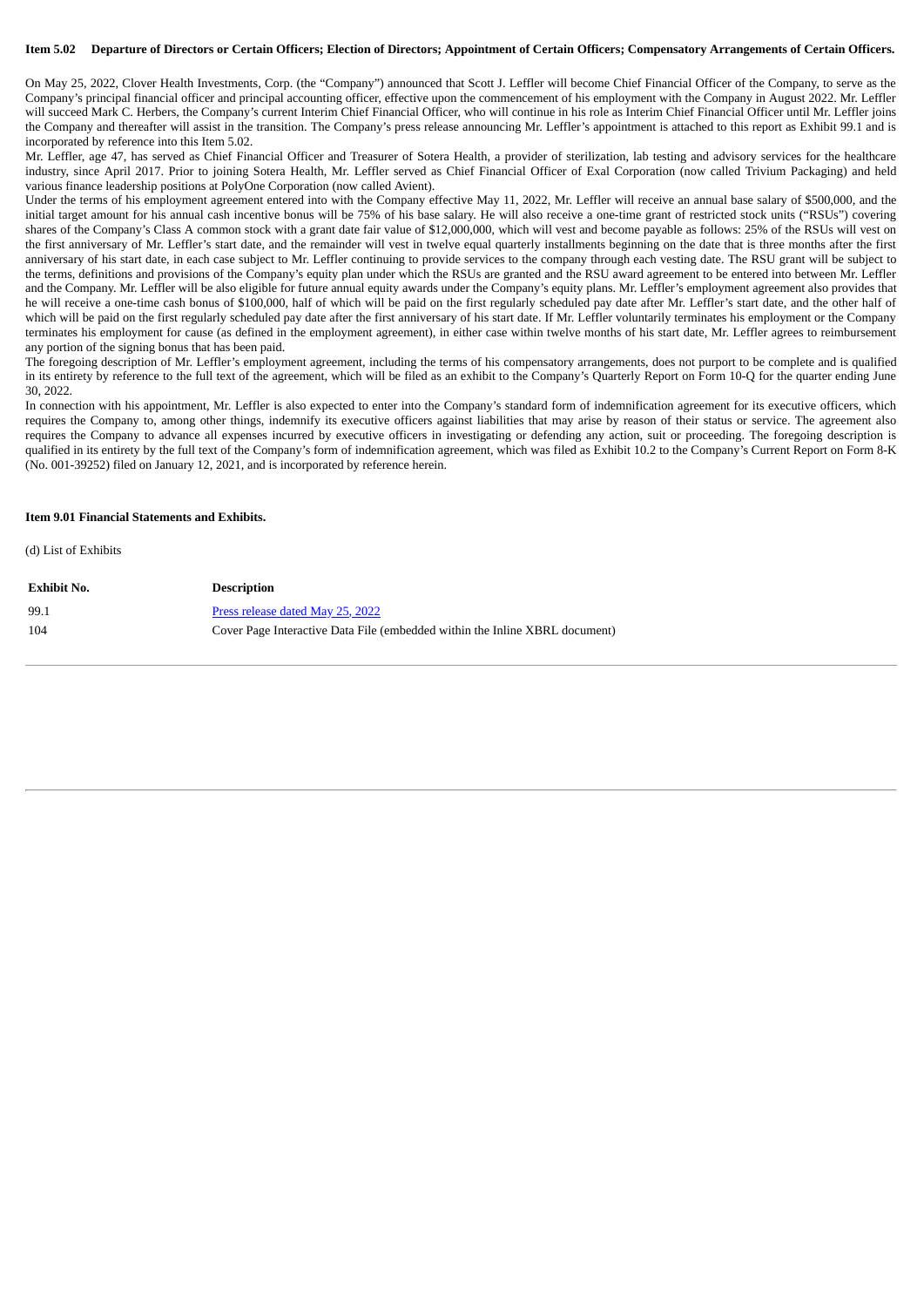# **SIGNATURE**

Pursuant to the requirements of the Securities Exchange Act of 1934, the registrant has duly caused this report to be signed on its behalf by the undersigned thereunto duly authorized.

# **CLOVER HEALTH INVESTMENTS, CORP.**

Date: May 25, 2022 By: /s/ Mark C. Herbers Name: Mark C. Herbers Title: Interim Chief Financial Officer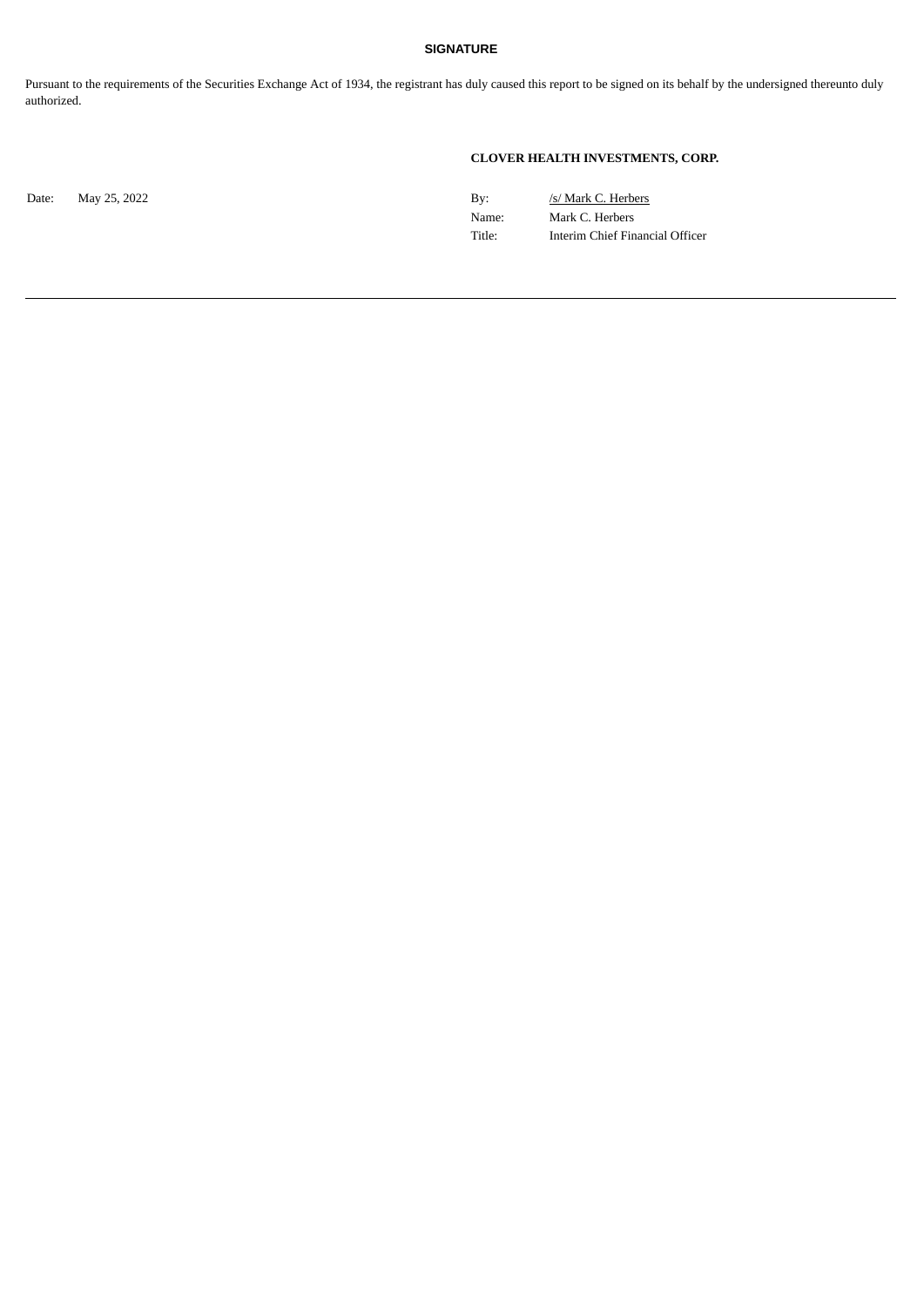## **Clover Health Appoints Scott J. Leffler as Chief Financial Officer**

<span id="page-3-0"></span>FRANKLIN, Tenn., May 25, 2022 (GLOBE NEWSWIRE) -- Clover Health Investments, Corp. (NASDAQ: CLOV) ("Clover" or "Clover Health"), a physician enablement company committed to improving health equity for seniors, today announced the appointment of Scott J. Leffler as Chief Financial Officer ("CFO"). He will join Clover in August 2022 and will report to Vivek Garipalli, Chief Executive Officer of Clover.

"Scott has a sterling reputation as a finance leader for innovative public organizations in complex industries," said Mr. Garipalli. "I'm incredibly impressed by his experience leading growth companies, as well as his transformational work in previous roles, and am very confident that he will be an amazing asset to Clover as we continue to progress toward our mission to improve every life."

In his role as Chief Financial Officer and Treasurer of Sotera Health, Mr. Leffler oversaw the company's global finance, procurement, and IT organizations, while helping to drive organic and inorganic top- and bottom-line growth as Sotera Health scaled to approximately \$1 billion in revenue during his tenure. While at Sotera Health, Mr. Leffler led the company through its successful Initial Public Offering in 2020 and built out its public company reporting and investor outreach capabilities.

"I am very excited for this opportunity to join such an inspirational and visionary leadership team in its mission to drive positive transformation in the US healthcare system," said Mr. Leffler. "I have been impressed by the expertise and capabilities of the Clover team, and look forward to contributing my own experience to an innovative, growth-focused public company while continuing to develop a truly best-in-class finance team."

Before joining Sotera Health, Mr. Leffler served as Chief Financial Officer and Treasurer at Exal Corporation (now called Trivium Packaging) and in various executive finance roles at PolyOne Corporation (now called Avient). He holds a B.A. in economics and history from Yale University and an M.B.A. from Emory University and is both a Certified Public Accountant (inactive) and a Certified Treasury Professional (inactive).

## **About Clover Health:**

Clover Health (Nasdaq: CLOV) is a physician enablement company focused on seniors who have historically lacked access to affordable, high-quality healthcare. Our strategy is underpinned by our proprietary software platform, the Clover Assistant, which is designed to aggregate patient data from across the health ecosystem to support clinical decision-making and improve health outcomes. We operate two lines of business: Insurance and Non-Insurance. Through its Insurance segment, the company provides PPO and HMO plans to Medicare Advantage members in several states. The company's Non-Insurance segment consists of its operations in connection with its participation in CMS' Direct Contracting model, which will transition to the ACO Reach model beginning in 2023. Clover's corporate headquarters are in Franklin, Tenn.

Visit: www.cloverhealth.com

#### Forward-Looking Statements:

This press release contains forward-looking statements within the meaning of Section 27A of the Securities Act of 1933, as amended, and Section 21E of the Securities Exchange Act of 1934, as amended. Forward-looking statements include statements regarding future events and Clover's future results of operations, financial position, market size and opportunity, business strategy and plans, and the factors affecting Clover's performance and objectives for future operations. Forward-looking statements are not guarantees of future performance, and you are cautioned not to place undue reliance on such statements. In some cases, you can identify forward looking statements because they contain words such as "may," "will," "should," "expects," "plans," "anticipates," "going to," "can," "could," "should," "would," "intends," "target," "projects," "contemplates," "believes," "estimates," "predicts," "potential," "outlook," "forecast," "guidance," "objective," "plan," "seek," "grow," "target," "if," "continue" or the negative of these words, or other similar terms or expressions that concern Clover's expectations,

strategy, priorities, plans or intentions. Additional information concerning these and other risk factors is contained in